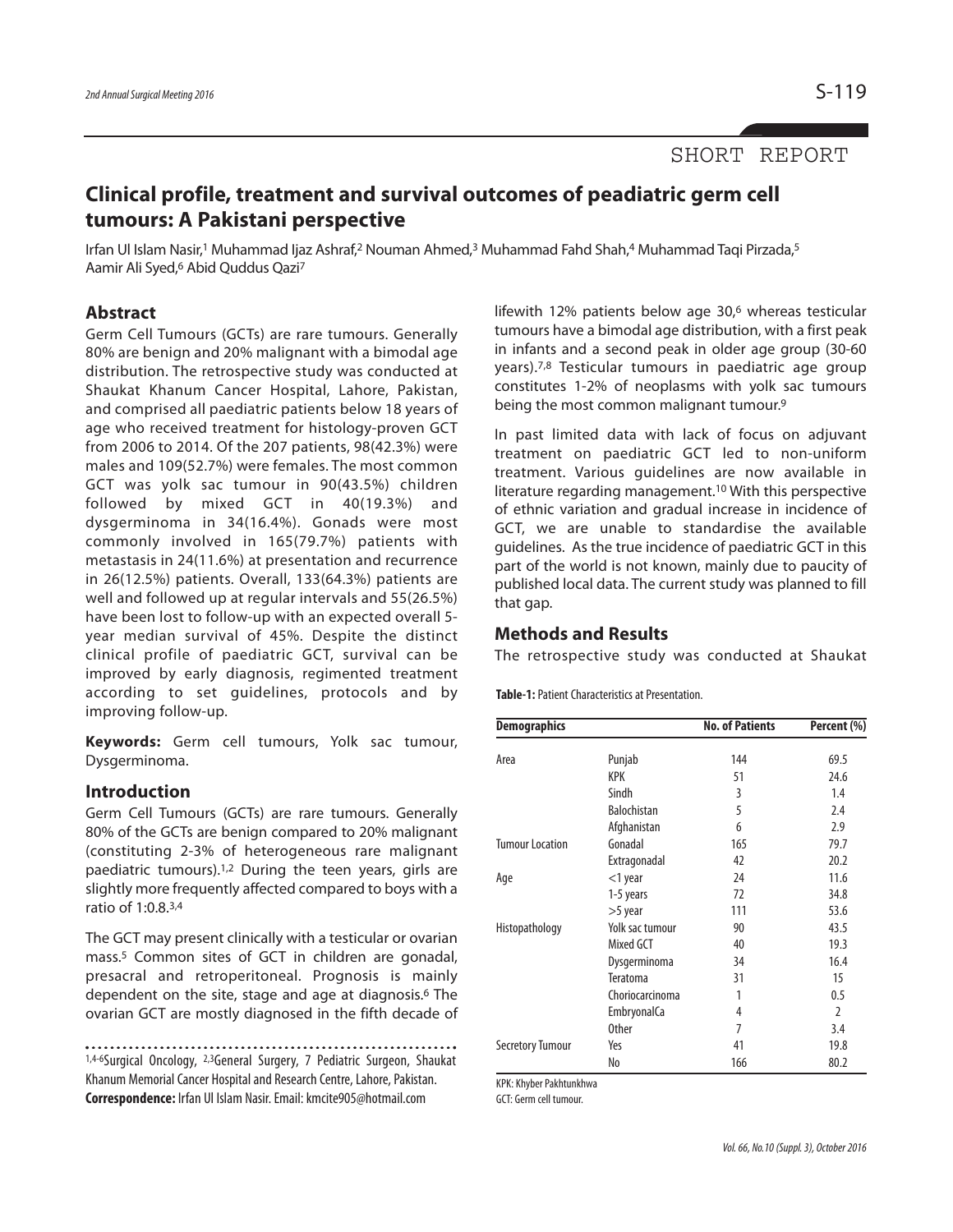#### **Table-2:** Management.

| <b>Type of Surgery</b>      | No. of cases   | Percent % |
|-----------------------------|----------------|-----------|
|                             |                |           |
| Orchidecomy                 | 72             | 34.8      |
| Salphingoophrectomy         | 78             | 37.7      |
| Laparatomy                  | 8              | 3.8       |
| <b>Excision of mass</b>     | 24             | 11.6      |
| Irresectable                | 5              | 2.4       |
| No Surgery                  | 20             | 9.6       |
| Chemotherapy                |                |           |
| Yes                         | 166            | 80.1      |
| No                          | 41             | 19.8      |
| <b>Mets at presentation</b> |                |           |
| Yes                         | 24             | 11.6      |
| No                          | 183            | 88.4      |
| <b>Site of Metastasis</b>   |                |           |
| Pulmonary                   | 11             | 45.8      |
| Mediastinal                 | 4              | 16.6      |
| Abdominal masses            | $\overline{2}$ | 8.3       |
| Liver                       | 6              | 25        |
| Bone                        | 1              | 4.1       |
| <b>Recurrence</b>           |                |           |
| Yes                         | 26             | 12.6      |
| No                          | 181            | 87.4      |

Khanum Cancer Hospital, Lahore, Pakistan, and comprised all paediatric patients below 18 years of age who received treatment for histology-proven GCT from 2006 to 2014. Patients above the age of 18 years were excluded. Parameters identified to record initial clinical presentation, clinical findings, imaging and laboratory investigations included tumour marker levels. Decisions of multidisciplinary team meetings (MDTs) retrieved with patients stratified on the basis of age, clinical stage and type of tumour. Kaplan Meier curve was used to determine estimated overall survival. All analysis was performed using SPSS 20.

Of the 207 patients, 98(47.35%) were males and 109(52.7%) females. Most of the patients were from Punjab 144(70%) followed by Khyber Pakhtunkhwa 51(25%). Yolk sac tumour 90(43.5%) was the most common tumour, followed by mixed GCT in 40(19.3%) children (Table-1). Gonads were the most frequently involved site 165(79.7%). Majority of the patients 111 (53.6%) were above the age of 5 years. Besides, 195(94.7%) patients had upfront excisional surgery outside hospital and were referred to our hospital. Each individual patient, the treatment decision was taken after discussion in the multidisciplinary team meeting as per hospital policy. Of them, 166(85%) received chemotherapy according to internationally accepted guideline at the time individual patient was treated (Table-2). Metastasis occurred in 24(11.6%) patients, and 18(75%) of them underwent debulking surgery, 4(16.6%) were found to be unresectable and in 2(8.8%) patients metastatectomy was performed. On long-term follow-up, 133(64.3%) patients were on regular follow-up and in good health, 19(9.2%) had diedduring the course of treatment, and 55(26.5%) were lost to follow-up with an overall expected 5-year survival of 45% with median survival 36 months (IQR 12-60 months).

### **Discussion**

GCTs are rare tumours with diverse heterogeneous histology, including both benign and malignant tumours. Since these are rare tumours, a retrospective analysis was conducted to evaluate the outcomes of paediatric GCTs in our hospital. All the patients received chemotherapy according to internationally accepted guidelines. <sup>11</sup> Girls were more frequently affected in our study compared to boys which is consistent with literature. 5

In our study, 80% of the cases had gonadal involvement and 20% extra-gonadal involvement with yolk sac tumour being the most common, whereas in anotherstudy extra-gonadal was more prevalent (72.7%) with teratoma being the most common. <sup>4</sup> In our study 5 year survival rate was around 45% which is quite less compared to different studies. 3,12 It was owing to late presentation after initial surgery, delay in chemotherapy initiation, long travel distances and limited financial resources.

There are limitations of our study as majority of the patients had been operated upfront outside our hospital and were referred here for further treatment with limited clinical and tumour marker information. Yet, to our knowledge, this is the first study reporting considerable data from any centre in Pakistan. Based on this data we intend to prospectively include parameters of assessment which will enable us to improve our results on the basis of stronger data set.

#### **References**

- 1. Rescorla FJ. Pediatric germ cell tumors. Semin Pediatr Surg 2012;  $21.51 - 60$
- 2. Schneider DT, Calaminus G, Koch S, Teske C, Schmidt P, Haas RJ, et al. Epidemiologic analysis of 1,442 children and adolescents registered in the German germ cell tumor protocols. Pediatr Blood Cancer 2004; 42: 169-75.
- 3. Poynter JN, Amatruda JF, Ross JA. Trends in incidence and survival of pediatric and adolescent patients with germ cell tumors in the United States, 1975 to 2006. Cancer 2010; 116: 4882-91.
- 4. Zachary H, Schlatter M, Schultz S. Pediatric germ cell tumors. Surg Oncol 2007; 16: 205-13.
- 5. Fresneau B, Orbach D, Faure-Conter C, Verité C, Castex MP, Kalfa N,